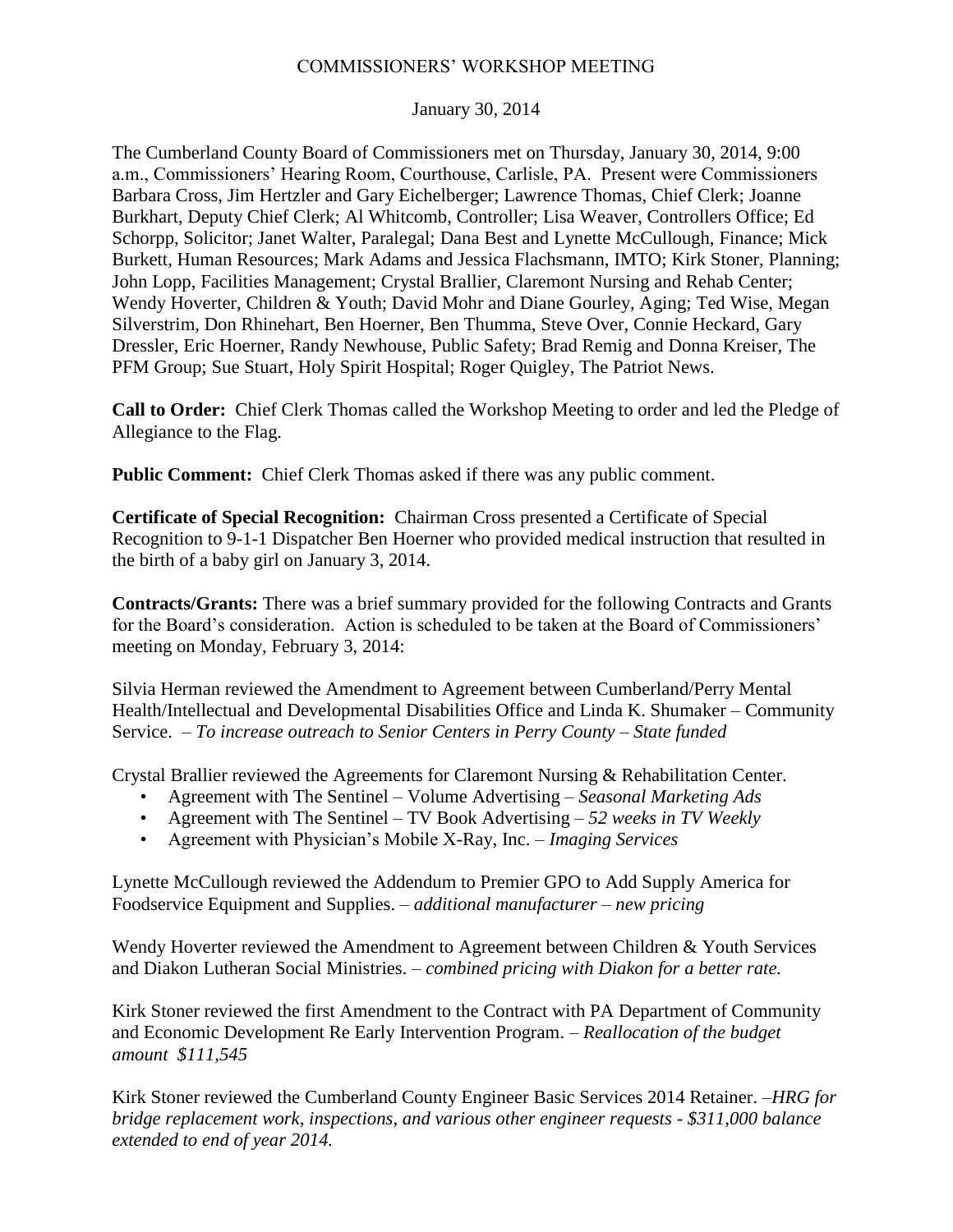John Lopp reviewed the Renewal of the Service Agreement for Refuse Removal for Cumberland County Government Buildings. – *no change in fees*

**Holy Spirit Hospital**: Sue Stuart and Randy Newhouse presented a Request by Holy Spirit Health System for a Letter of Support for a Grant Application to the Commonwealth's Redevelopment Assistance Capital Program to make renovations to the Emergency Department of the Hospital. (see attached) Mr. Newhouse showed maps of the renovation plans. Ms. Stuart explained the request for support of the state grant funds. Discussion was held regarding past support funding and it was also suggested to collaborate with Cumberland Area Economic Development Corporation on the plans. Chairman Cross moved to approve signing a support letter for Holy Spirit Hospital's grant application. Commissioner Eichelberger seconded the motion and it unanimously carried.

**Bond Financing**: Dana Best, Brad Remig and Donna Kreiser reviewed the Request and Authorization to Proceed with a Bond Financing for Claremont Nursing & Rehabilitation Center's Rehabilitation Unit and Approval of Resolution 2014-4 Re Tax-Exempt Bond Reimbursement. (see attached) There was discussion regarding the current market, current low interest rates, and the Financing and Refinancing Plan*.* Commissioner Hertzler moved to approve proceeding with the bond financing. Chairman Cross seconded the motion and it unanimously carried.

**Travel Reimbursement Policy:** Mick Burkett reviewed the Revised Travel Reimbursement Policy*. Mileage rate will be equal to the IRS rate and the meal reimbursement will increase to \$36.00/day.*

**Simply Moving Guide**: Kirk Stoner reviewed a Press Release regarding the "Simply Moving" Park and Trail Guide. The Planning Department partnered with the Partnership for Better Heath and The Appalachian Trail Conservancy to create the  $5<sup>th</sup>$  edition 2014 guide.

**Janitorial Services**: John Lopp recommended that the bid award for Janitorial Services go to EJS, the lowest bidder at \$563.39 per day, which includes all county buildings, effective March 1, 2014.

**Bid Opening:** Solicitor Schorpp reported on the Bid Opening for Removal of 2 Existing Air Cooled Chillers and Installation of 2 New Air Cooled Scroll Chillers at the Cumberland County Prison. The bid opening was held Tuesday, January 28, 2014 at 2:00 p.m. (see attached). There were four bidders, Tuckey Mechanical Services, Carlisle PA - \$56,399; Stouffer Mechanical Contractor, Chambersburg PA - \$131,845; SSM Industries, Pittsburgh PA - \$60,200; and the lowest bidder was Frey Lutz Corp, Lancaster PA - \$48,800. Commissioner Eichelberger moved to acknowledge receiving the bids on January 28, 2014. Commissioner Hertzler seconded the motion and it unanimously carried.

## **Commissioner Liaison Reports**

Chairman Cross reported on the following:

- Children and Youth met on January  $22<sup>nd</sup>$  and discussed the Child Predator Law and its anticipated budget impact.
- Ag Extension Board meeting will be on February  $4<sup>th</sup>$ .
- Stop Violence Task Force will meet on February  $7<sup>th</sup>$ .
- Conservation District met on Tuesday, two new directors were sworn in.
- CCAP is hosting a walk in Mechanicsburg. Jack Carroll will be attending.